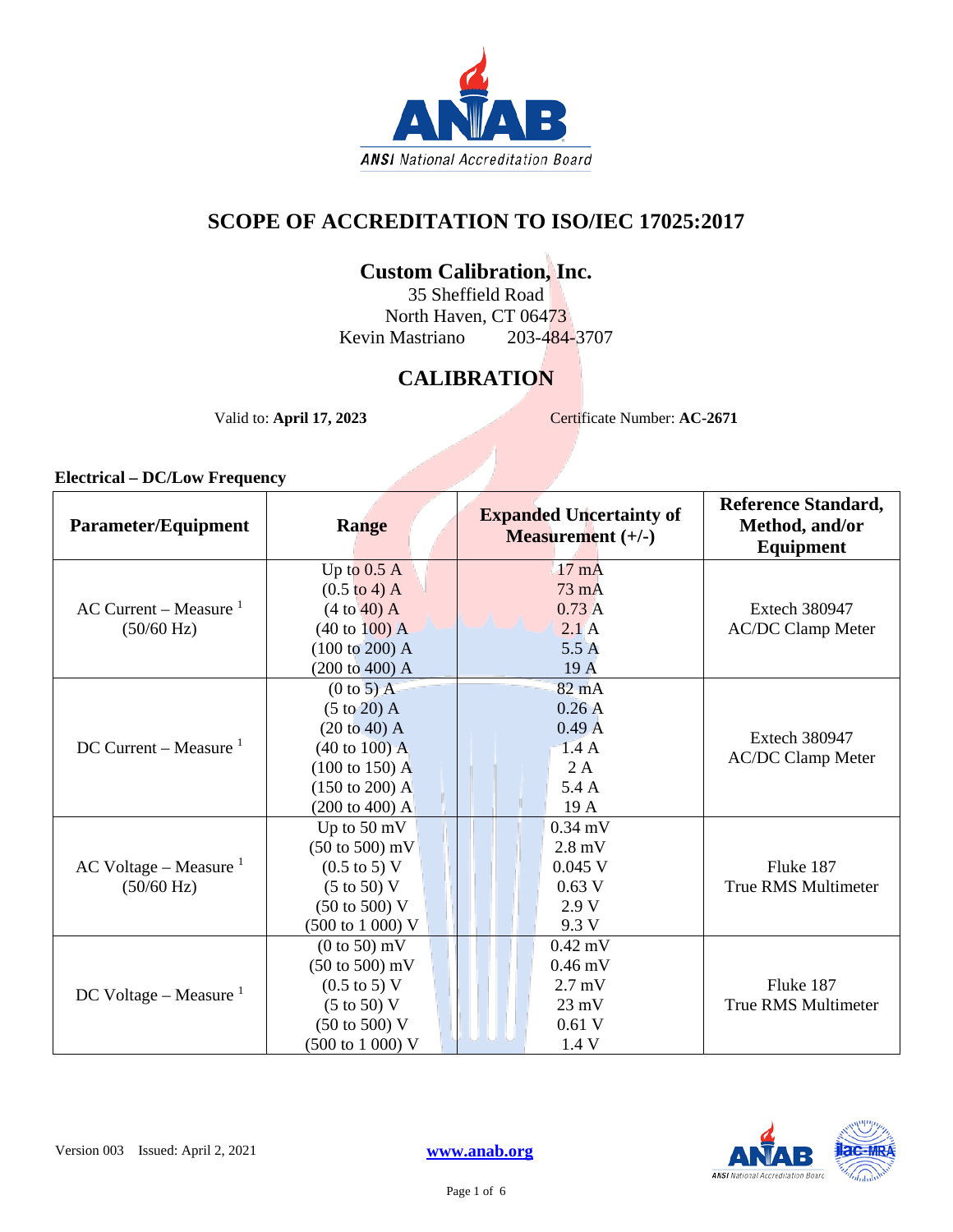

# **Electrical – DC/Low Frequency**

| <b>Parameter/Equipment</b>                                                         | Range                                                                                                                                                                                                                                                                                                                                                                                                                                                                                                                                                         | <b>Expanded Uncertainty of</b><br>Measurement $(+/-)$                                                                                                                                                                         | <b>Reference Standard,</b><br>Method, and/or<br><b>Equipment</b> |
|------------------------------------------------------------------------------------|---------------------------------------------------------------------------------------------------------------------------------------------------------------------------------------------------------------------------------------------------------------------------------------------------------------------------------------------------------------------------------------------------------------------------------------------------------------------------------------------------------------------------------------------------------------|-------------------------------------------------------------------------------------------------------------------------------------------------------------------------------------------------------------------------------|------------------------------------------------------------------|
| Resistance – Measure $1$                                                           | Up to $10 \Omega$<br>$(10 \text{ to } 50) \Omega$<br>(50 to 100) $\Omega$<br>$(100 \text{ to } 200) \Omega$<br>(200 to 400) $\Omega$<br>$(0.4 \text{ to } 4) \text{ k}\Omega$<br>(4 to 500) $k\Omega$<br>$(0.5 \text{ to } 5) \text{ M}\Omega$<br>$(5 \text{ to } 32) \text{ M}\Omega$<br>$(32 \text{ to } 50) \text{ M}\Omega$<br>(50 to 100) $\text{M}\Omega$<br>$(100 \text{ to } 500) \text{ M}\Omega$                                                                                                                                                    | $0.13 \Omega$<br>$0.13 \Omega$<br>$0.14 \Omega$<br>$0.17 \Omega$<br>$2.6 \Omega$<br>$4.7 \Omega$<br>$0.33 k\Omega$<br>$4.4 k\Omega$<br>$0.38 \text{ M}\Omega$<br>$2 \text{ M}\Omega$<br>$3.8 \text{ M}\Omega$<br>58 $M\Omega$ | Fluke 187<br><b>True RMS Multimeter</b>                          |
| <b>Electrical Simulation of RTD</b><br>Indicating Devices <sup>1</sup>             | Pt 385, 100 $\Omega$<br>$(-200 \text{ to } -150)$ °C<br>$(-150 \text{ to } 360)$ °C<br>$(360 \text{ to } 740)$ °C<br>$(740 \text{ to } 850)$ °C<br>Pt 385, 1 000 $\Omega$<br>$(-200 \text{ to } 170)$ °C<br>$(170 \text{ to } 470)$ °C<br>$(470 \text{ to } 730)$ <sup>o</sup> C<br>(730 to 850) °C                                                                                                                                                                                                                                                           | $0.045$ °C<br>0.072 °C<br>0.14 °C<br>0.16 °C<br>$0.047$ °C<br>$0.089$ °C<br>$0.14$ °C<br>0.16 °C                                                                                                                              | PIE 525B RTD and<br>Thermocouple Calibrator                      |
| <b>Electrical Simulation of</b><br>Thermocouple Indicating<br>Devices <sup>1</sup> | Type E<br>$(-225 \text{ to } -11)^{\circ}C$<br>$(-11 \text{ to } 750)$ °C<br>$(750 \text{ to } 1000)$ °C<br>Type J<br>$(-200 \text{ to } -150)$ °C<br>$(-150 \text{ to } -50)$ °C<br>$(-50 \text{ to } 300)$ °C<br>$(300 \text{ to } 850)$ °C<br>$(850 \text{ to } 1200)$ °C<br>Type K<br>$(-230 \text{ to } -100)$ °C<br>$(-100 \text{ to } 600)$ °C<br>$(600 \text{ to } 1000)$ °C<br>$(1000 \text{ to } 1371)$ °C<br>Type R<br>$(-18 \text{ to } 250)$ °C<br>$(250 \text{ to } 750)$ °C<br>$(750 \text{ to } 1600)$ °C<br>$(1\ 600\ \text{to}\ 1\ 767)$ °C | 0.28 °C<br>$0.28\ ^{\circ}\textrm{C}$<br>$0.34$ °C<br>$0.21$ °C<br>$0.22$ °C<br>$0.25$ °C<br>0.3 °C<br>0.36 °C<br>0.26 °C<br>$0.32$ °C<br>$0.35$ °C<br>0.4 °C<br>$1.7 \text{ }^{\circ}C$<br>1.8 °C<br>2 °C<br>2 °C            | PIE 525B RTD and<br>Thermocouple Calibrator                      |

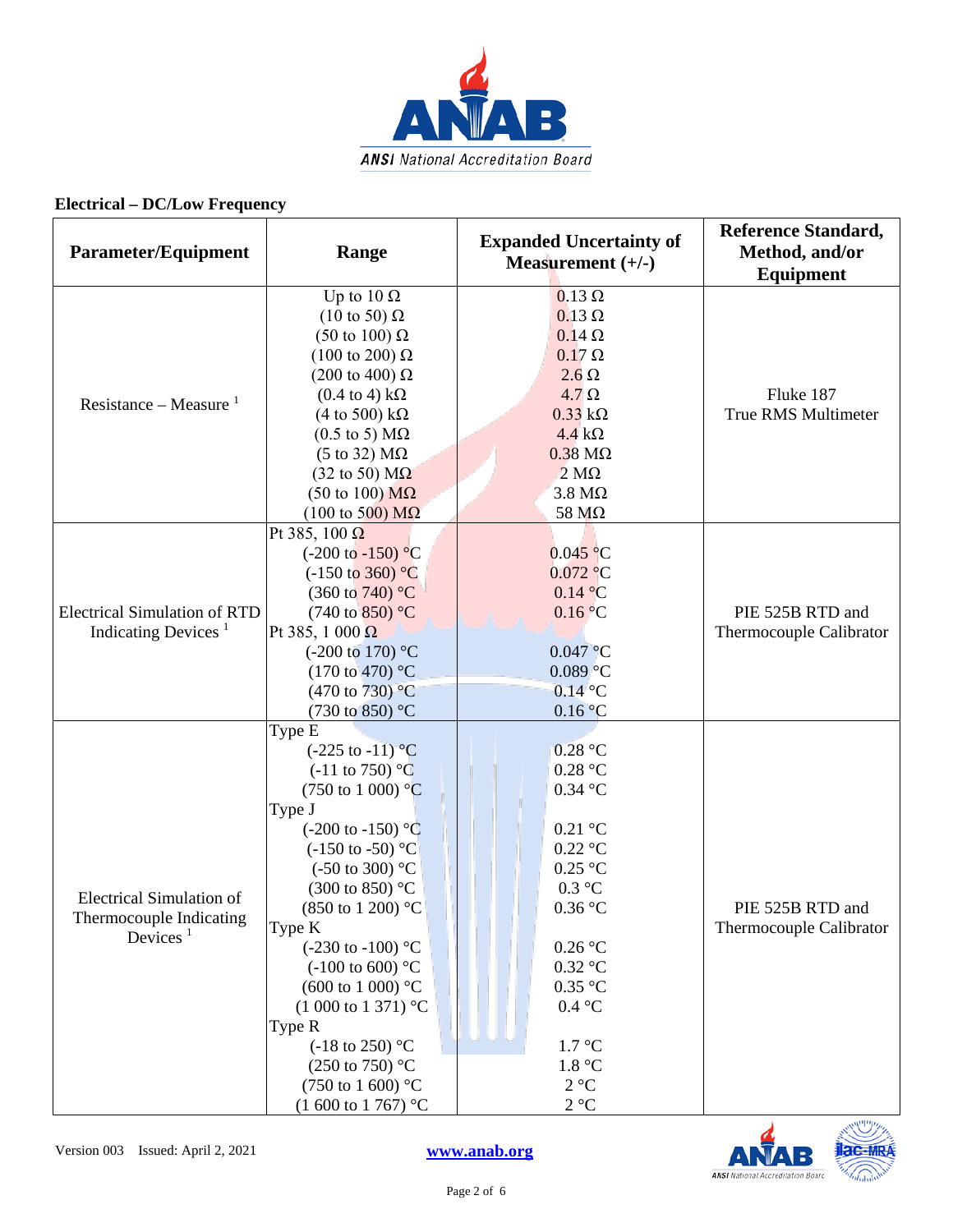

## **Electrical – DC/Low Frequency**

| <b>Parameter/Equipment</b>                                                               | Range                                                                                                                                                                                                                                                                                                               | <b>Expanded Uncertainty of</b><br>Measurement $(+/-)$                                                                                              | <b>Reference Standard,</b><br>Method, and/or<br>Equipment |
|------------------------------------------------------------------------------------------|---------------------------------------------------------------------------------------------------------------------------------------------------------------------------------------------------------------------------------------------------------------------------------------------------------------------|----------------------------------------------------------------------------------------------------------------------------------------------------|-----------------------------------------------------------|
| Electrical Simulation of<br>Thermocouple Indicating<br>Devices <sup><math>1</math></sup> | Type S<br>$(-18 \text{ to } 150)$ °C<br>$(150 \text{ to } 500)$ °C<br>$(500 \text{ to } 1\,650)$ °C<br>$(1\ 650\ \text{to}\ 1\ 767)$ °C<br>Type T<br>$(-260 \text{ to } -240)$ °C<br>$(-240 \text{ to } -210)$ °C<br>$(-210 \text{ to } -100)$ °C<br>$(-100 \text{ to } 50)$ °C<br>$(50 \text{ to } 100) \degree C$ | $1.7 \text{ }^{\circ}C$<br>$1.7 \text{ °C}$<br>$1.9^{\circ}C$<br>$2 \, \degree$ C<br>$0.26$ °C<br>$0.27$ °C<br>$0.26$ °C<br>$0.27$ °C<br>$0.32$ °C | PIE 525B RTD and<br>Thermocouple Calibrator               |

# **Length – Dimensional Metrology**

| <b>Parameter/Equipment</b>                         | <b>Range</b>                                                                                            | <b>Expanded Uncertainty of</b><br>Measurement (+/-)                     | <b>Reference Standard,</b><br>Method, and/or<br>Equipment |
|----------------------------------------------------|---------------------------------------------------------------------------------------------------------|-------------------------------------------------------------------------|-----------------------------------------------------------|
| Calipers <sup>1</sup>                              | Up to $6 \text{ in}$<br>$(6 \text{ to } 12)$ in<br>$(12 \text{ to } 18)$ in<br>$(18 \text{ to } 24)$ in | $300 \mu$ in<br>$310 \mu$ in<br>$320 \mu$ in<br>$340 \,\mathrm{\mu}$ in | Direct comparison to<br><b>Gage Blocks</b>                |
| Depth Gauges $1$                                   | Up to $2$ in<br>$(2 \text{ to } 6)$ in<br>$(6 \text{ to } 12)$ in                                       | $33 \mu$ in<br>$51 \mu$ in<br>$91 \mu$ in                               | Direct comparison to<br>Gage Blocks                       |
| Dial and Test Indicators <sup>1</sup>              | Up to $2$ in<br>$(2 \text{ to } 6)$ in<br>$(6 \text{ to } 12)$ in                                       | $160 \mu$ in<br>$160 \mu$ in<br>$180 \mu$ in                            | Direct comparison to<br><b>Gage Blocks</b>                |
| Pin Gauges <sup><math>1</math></sup><br>(Diameter) | Up to $1$ in<br>$(1 to 2)$ in                                                                           | $25 \mu$ in<br>$46 \mu$ in                                              | <b>Laser Micrometer</b>                                   |
| Laser Micrometers <sup>1</sup>                     | Up to $1$ in<br>$(1 to 2)$ in                                                                           | $36 \mu$ in<br>$43 \mu$ in                                              | Comparison to<br><b>Master Pin Gauges</b>                 |
| Height Gauges $1$                                  | Up to $6$ in<br>$(6 \text{ to } 12)$ in<br>$(12 \text{ to } 18)$ in<br>$(18 \text{ to } 24)$ in         | $51 \mu$ in<br>$91 \mu$ in<br>$140 \mu$ in<br>$180 \mu$ in              | Direct comparison to<br>Gage Blocks                       |
| Length Standards and Rods <sup>1</sup>             | $(0.1 \text{ to } 40)$ in                                                                               | 990 µin                                                                 | Comparison to<br><b>Standard Rule</b>                     |
| Micrometers $1$                                    | Up to $2$ in<br>$(2 \text{ to } 6)$ in<br>$(6 \text{ to } 12)$ in                                       | $34 \mu$ in<br>$51 \mu$ in<br>$140 \mu$ in                              | Direct comparison to<br><b>Gage Blocks</b>                |



Page 3 of 6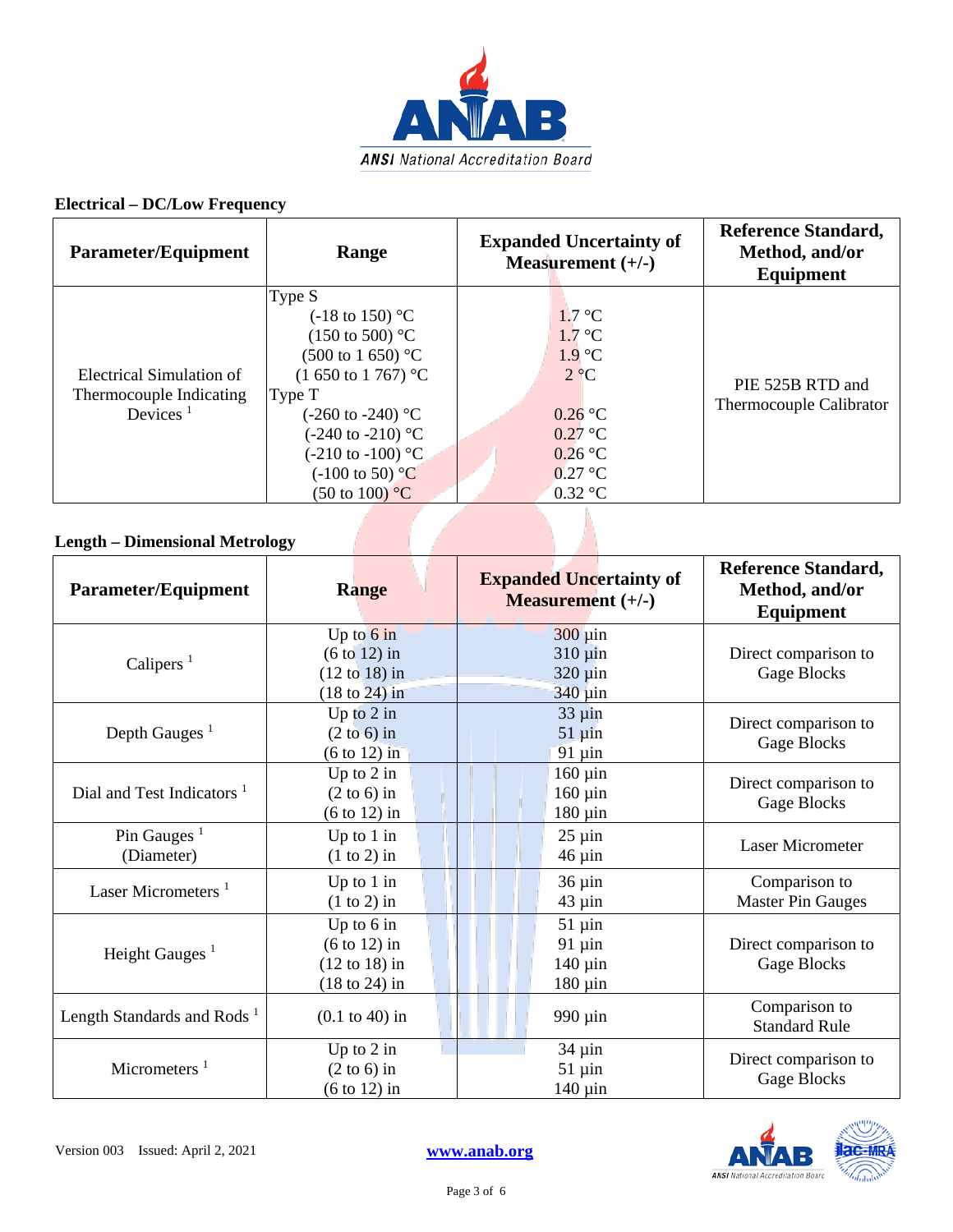

## **Length – Dimensional Metrology**

| Parameter/Equipment           | Range                                                                                           | <b>Expanded Uncertainty of</b><br>Measurement $(+/-)$      | <b>Reference Standard,</b><br>Method, and/or<br>Equipment |
|-------------------------------|-------------------------------------------------------------------------------------------------|------------------------------------------------------------|-----------------------------------------------------------|
| Rules $1$                     | Up to $1000$ mm                                                                                 | $12 \mu m$                                                 | Direct Comparison to                                      |
|                               | Up to $40$ in                                                                                   | $990 \mu$ in                                               | <b>Standard Rule</b>                                      |
| Thickness Gauges <sup>1</sup> | Up to $6$ in<br>$(6 \text{ to } 12)$ in<br>$(12 \text{ to } 18)$ in<br>$(18 \text{ to } 24)$ in | $90 \mu$ in<br>$81 \mu$ in<br>$130 \mu$ in<br>$170 \mu$ in | Direct comparison to<br>Gage Blocks                       |
| <b>Mass and Mass Related</b>  |                                                                                                 |                                                            |                                                           |

### **Mass and Mass Related**

| <b>Parameter/Equipment</b>               | Range                                                                                                                                                           | <b>Expanded Uncertainty of</b><br><b>Measurement</b> $(+/-)$                       | <b>Reference Standard,</b><br>Method, and/or<br><b>Equipment</b>                                                                 |
|------------------------------------------|-----------------------------------------------------------------------------------------------------------------------------------------------------------------|------------------------------------------------------------------------------------|----------------------------------------------------------------------------------------------------------------------------------|
| Scales and Balances <sup>1,2</sup>       | $(0.001 \text{ to } 120) \text{ g}$<br>$(120 \text{ to } 220) \text{ g}$<br>$(220 \text{ to } 5000) \text{ g}$                                                  | $1.3 \text{ mg}$<br>$1.4 \text{ mg}$<br>$2.3 \text{ mg}$                           | <b>ASTM E617 Class 1</b><br>Weights and internal<br>procedure CM-WHT01<br>utilized in the calibration<br>of the weighing system. |
| Scales and Balances <sup>1,2</sup>       | $(1 to 50)$ lb<br>$(50 \text{ to } 100)$ lb<br>$(100 to 300)$ lb<br>(300 to 500) lb                                                                             | 0.00581b<br>$0.012$ lb<br>$0.035$ lb<br>0.0661b                                    | <b>NIST Class F Weights</b><br>and internal procedure<br>CM-WHT01 utilized in<br>the calibration of<br>the weighing system.      |
| Force Device <sup><math>1</math></sup>   | Up to $100$ lbf<br>$(100 to 200)$ lbf                                                                                                                           | $0.21$ lbf<br>$0.4$ lbf                                                            | Direct Comparison to<br>Load Cell                                                                                                |
| Torque Measuring Devices <sup>1</sup>    | Up to 90 lbf $\cdot$ in                                                                                                                                         | $0.58$ lbf $\cdot$ in                                                              | HIOS HP100<br>Digital Torque Meter                                                                                               |
| Pressure Devices <sup>1</sup>            | Up to 15 psig<br>$(15 \text{ to } 30)$ psig<br>$(30 \text{ to } 100)$ psig<br>$(100 \text{ to } 300) \text{ psig}$<br>(300 to 500) psig<br>(500 to 10 000) psig | $0.018$ psi<br>$0.023$ psi<br>$0.072$ psi<br>$0.22$ psi<br>$0.36$ psi<br>$7.2$ psi | Direct Comparison to<br><b>Master Pressure Gauges</b>                                                                            |
| Vacuum Devices <sup><math>1</math></sup> | $(-15 \text{ to } 0)$ psiv                                                                                                                                      | $0.053$ psi                                                                        | Direct Comparison to<br><b>Master Vacuum Gauges</b>                                                                              |

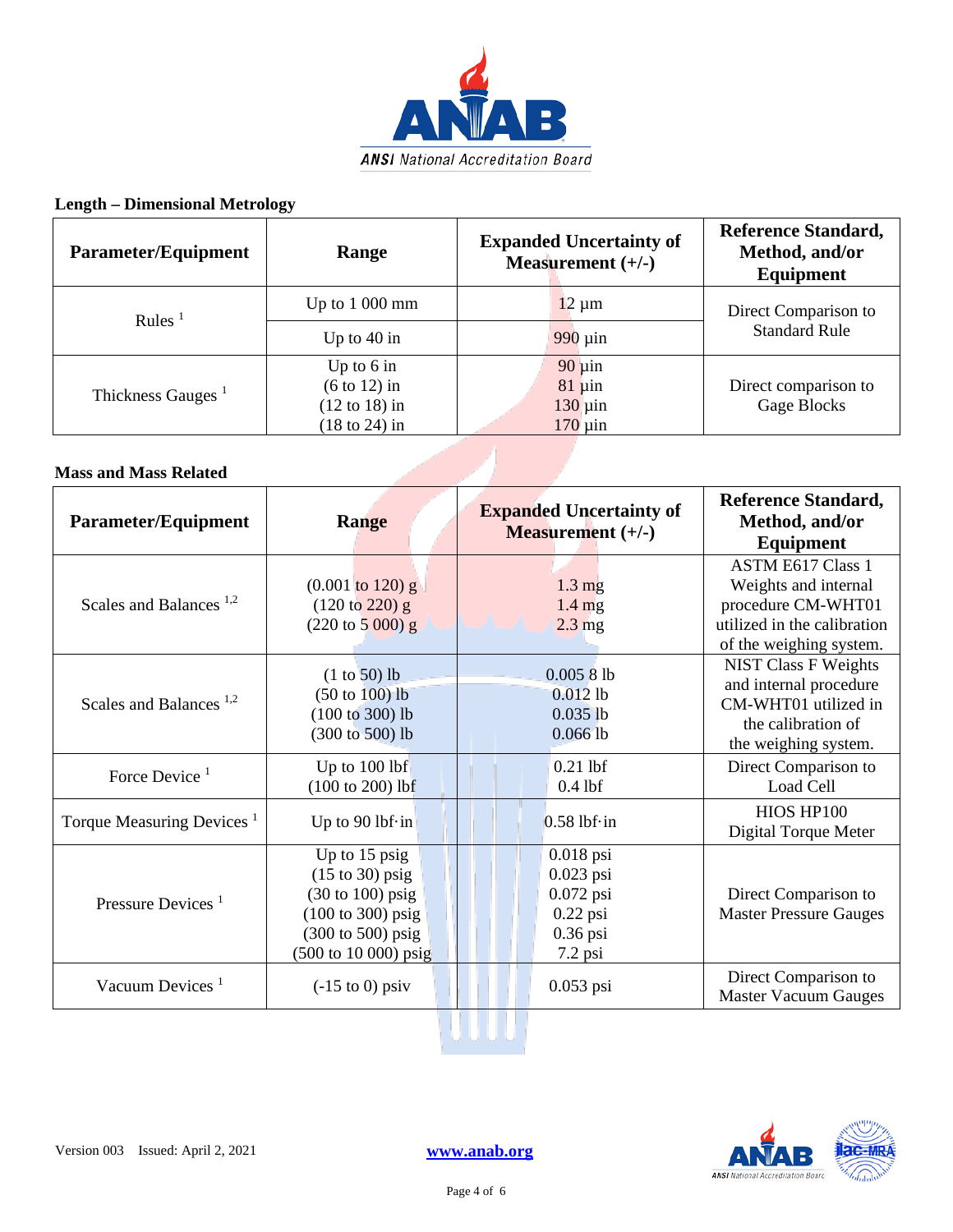

## **Thermodynamic**

| <b>Parameter/Equipment</b>         | Range                                                     | <b>Expanded Uncertainty of</b><br>Measurement $(+/-)$ | <b>Reference Standard,</b><br>Method, and/or<br>Equipment |
|------------------------------------|-----------------------------------------------------------|-------------------------------------------------------|-----------------------------------------------------------|
| Temperature – Measure $1$          | $(-100 \text{ to } 200)$ °C                               | $0.19 \text{ °C}$                                     | 4132 Platinum<br><b>RTD</b> Thermometer                   |
|                                    | $(200 \text{ to } 500)$ °C<br>$(500 \text{ to } 1000)$ °C | 2.4 °C<br>$4.7^{\circ}$ C                             | Type K Thermocouple<br>Probe w/ Indicator                 |
| Relative Humidity -<br>Measure $1$ | $(10 \text{ to } 95)$ %RH                                 | 2.7 % RH                                              | Extech RH390<br>Precision Psychrometer                    |

# **Time and Frequency**

| <b>Parameter/Equipment</b>                      | Range                                                                                                                                                                                                                                                                               | <b>Expanded Uncertainty of</b><br><b>Measurement</b> $(+/-)$                                                          | <b>Reference Standard,</b><br>Method, and/or<br>Equipment  |
|-------------------------------------------------|-------------------------------------------------------------------------------------------------------------------------------------------------------------------------------------------------------------------------------------------------------------------------------------|-----------------------------------------------------------------------------------------------------------------------|------------------------------------------------------------|
| RPM Measure – Contact <sup>1</sup>              | $(0.5 \text{ to } 500) \text{ rpm}$<br>$(500 \text{ to } 1000) \text{ rpm}$<br>$(1000 to 2000)$ rpm<br>$(2000 to 3000)$ rpm<br>$(3000 to 4000)$ rpm                                                                                                                                 | $0.42$ rpm<br>$0.96$ rpm<br>2 rpm<br>$2.7$ rpm<br>3.1 rpm                                                             | <b>Extech 461995</b><br><b>Contact/Photo Tachometer</b>    |
| RPM Measure -<br>Non-Contact <sup>1</sup>       | $(1 to 60)$ rpm<br>$(60 \text{ to } 1 \, 000) \text{ rpm}$<br>$(1000 to 2000)$ rpm<br>(2 000 to 3 000) rpm<br>$(3000 to 4000)$ rpm<br>$(4000 \text{ to } 5000)$ rpm<br>(5 000 to 10 000) rpm<br>$(10000 \text{ to } 20000)$ rpm<br>(20 000 to 50 000) rpm<br>$(50000 to 9999)$ rpm  | $0.58$ rpm<br>$1.6$ rpm<br>$2.1$ rpm<br>$2.5$ rpm<br>$3.2$ rpm<br>4.3 rpm<br>$6.7$ rpm<br>13 rpm<br>42 rpm<br>65 rpm  | <b>Extech 461995</b><br><b>Contact/Photo Tachometer</b>    |
| Linear Distance Speed -<br>Contact <sup>1</sup> | $(5 \text{ to } 50)$ ft/min<br>$(50 \text{ to } 100)$ ft/min<br>$(100 \text{ to } 200)$ ft/min<br>$(200 \text{ to } 500)$ ft/min<br>$(500 \text{ to } 1000) \text{ ft/min}$<br>$(1\ 000\ to\ 2\ 000)$ ft/min<br>(2 000 to 3 000) ft/min<br>$(3000 \text{ to } 4000) \text{ ft/min}$ | $0.74$ ft/min<br>$1.3$ ft/min<br>$2.5$ ft/min<br>5.9 ft/min<br>$12$ ft/min<br>$24$ ft/min<br>$35$ ft/min<br>47 ft/min | <b>Extech 461995</b><br><b>Contact/Photo Tachometer</b>    |
| Timers and Stopwatches                          | 60 s to 24 hr                                                                                                                                                                                                                                                                       | $0.42$ s/hr                                                                                                           | Comparison to<br>Control Company 1042<br>Digital Stopwatch |